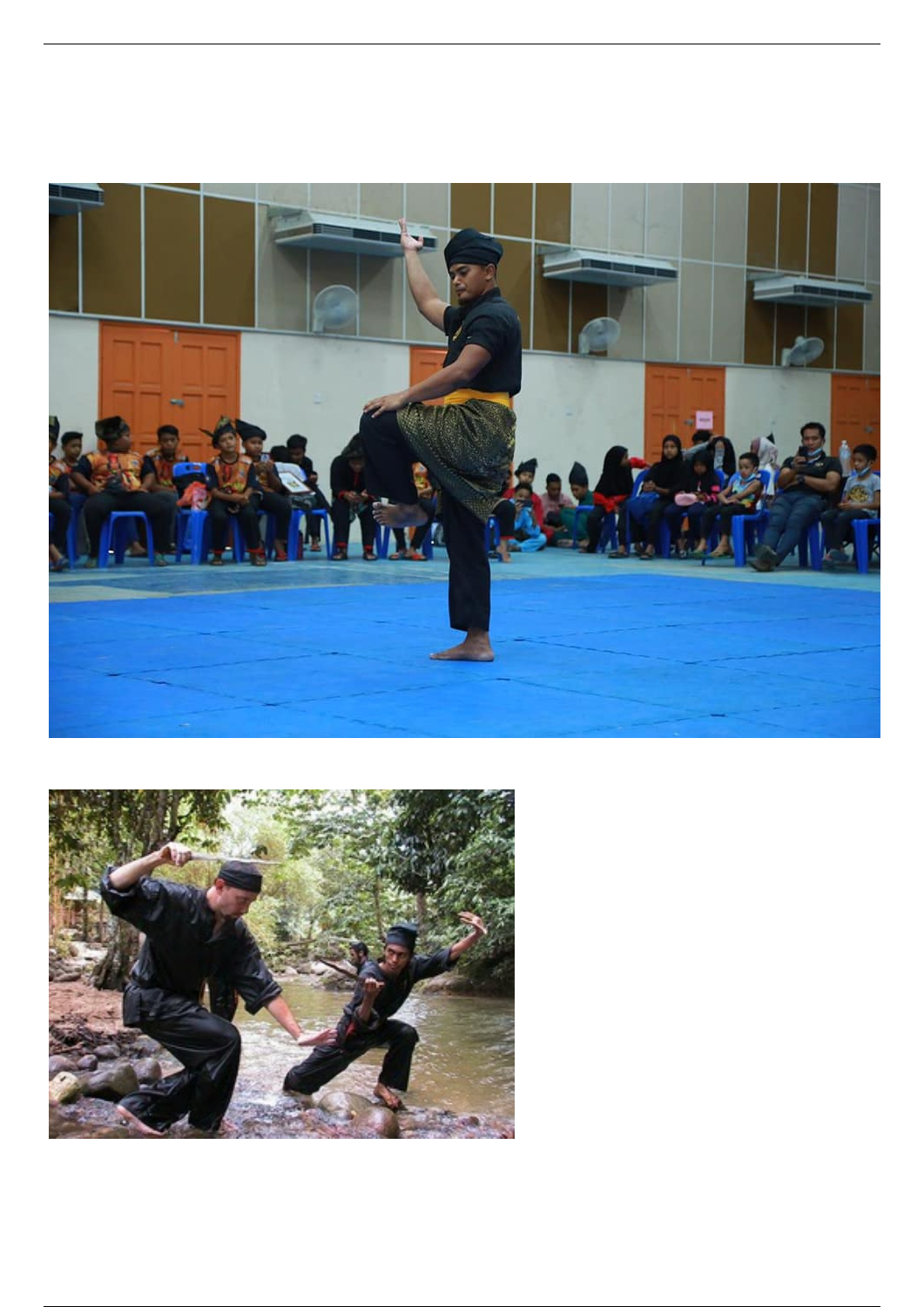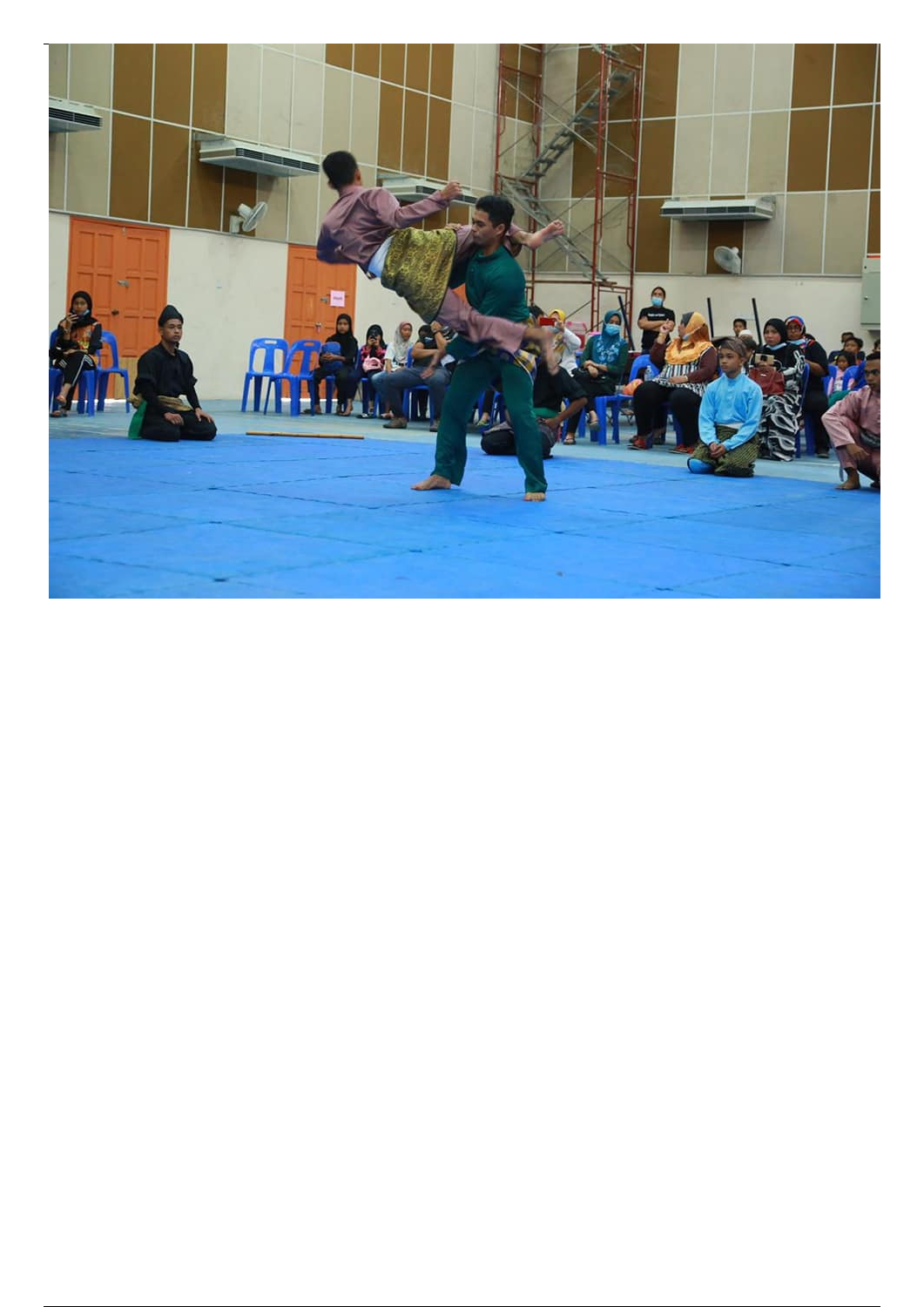

## **[Experts](/index.php/experts)**

## **Malay Martial Arts**

17 February 2021

Malay martial arts, Silat becomes one of the national heritages, registered under Intangible Cultural Heritage. Silat is an art that exists in the Malay Archipelago. Many studies about this art agree that Silat existed since the early of Langkasuka Kingdom (2nd century).

Today, Silat is recognised not only for martial art but also for a combative sports game. There are 548 associations registered under the Persatuan Silat Kebangsaan Malaysia or the National Silat Federation of Malaysia.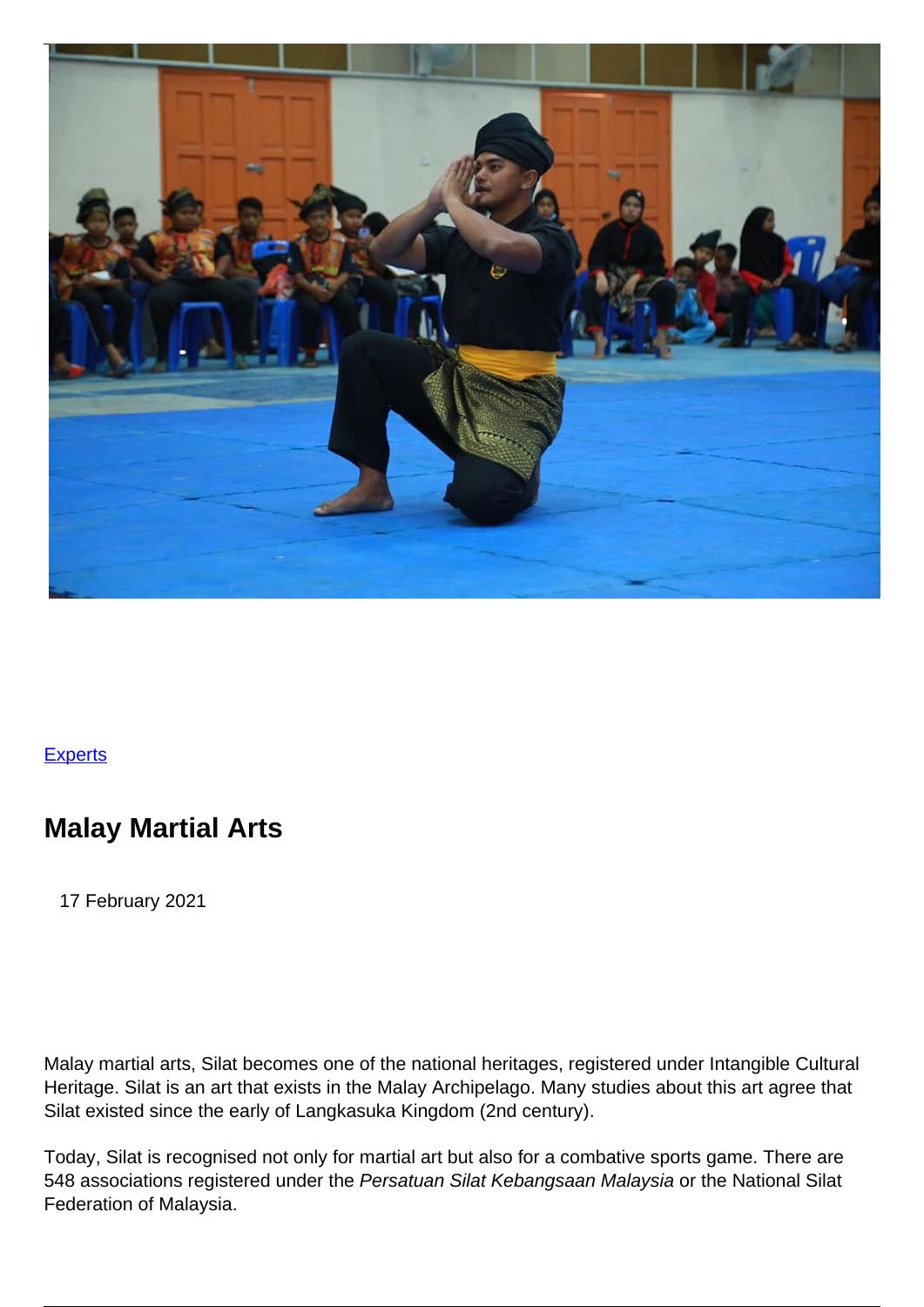Silat is also known as an important science of warfare. The art consists of bodily, intellectual, and aesthetic emotional movements. The art also develops the body and spiritual strengths for its practitioners.

The word Silat is derived from an Arabic word that means sacred and pearls of wisdom. According to oral history, the definition itself means that Silat is based on the Islamic religion as a source. Islam is synonymous with every practice of Malay heritage. According to Mokhtar Abdul Razak in his book Gayang Lima, it originates from the word silah in Arabic and is defined as a relationship. The meaning of relationship encompasses the relationship between a human with others, such as human with nature and human with enemies, until the quest meets and attains the spiritual meaning of the relationship between man and its creator.

There are a lot of Silat styles that are inspired by nature and animals. The natural movement is always taken from the plants, for instance, Gerakan Bunga Tanjung, which is inspired by lotus. It also symbolises the combat movement. Meanwhile, Gerakan Anak Harimau is inspired by tiger moves which motivate the practitioners to move vigilantly with the enemy movement.

There is a lot of philosophy behind Silat. Silat is considered a life discipline where the practitioner fosters agility, skills, thoughtfulness, strategy, boldness, confidence, diligence, and creativity. The art emphasises courteousness or adab in daily life. The adaptation of respect is not only for Gurulatih. The practitioners should show their respects to parents, friends, and enemies (as long as they do not interrupt).

In conclusion, Silat has become a Malay identity. As an intangible cultural heritage, Silat assembles the traditional Malay belonging such as Malay traditional clothes (e.g., tanjak), musical instruments (e.g., gendang silat), and Malay traditional weapons (e.g., keris and sundang). Silat is not only a martial art. It is also performance art and combat sport. The philosophy behind Silat can develop an individual's personality and noble character.